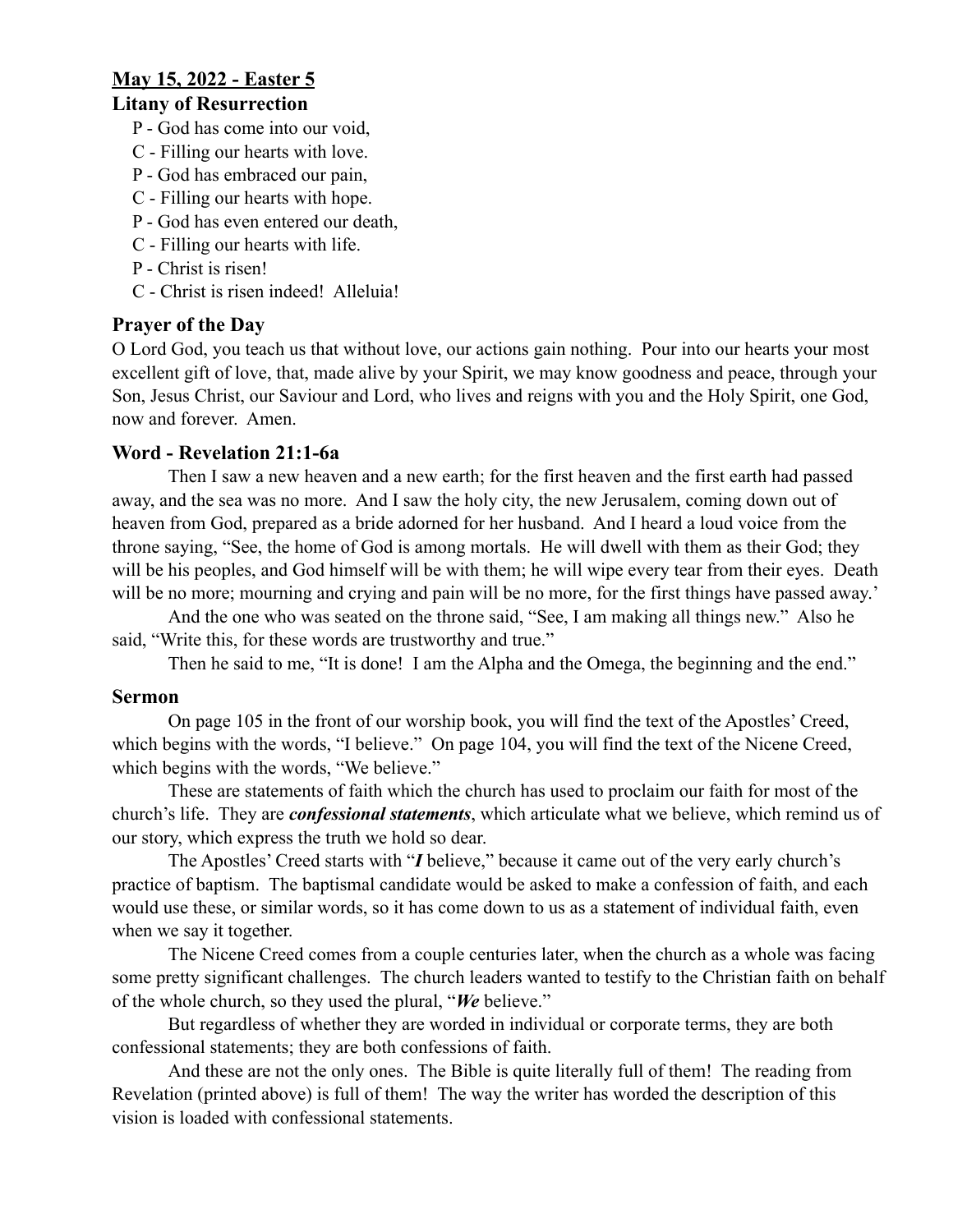*Death will be no more; mourning and crying and pain will be no more, for the first things have passed away.*

*I am making all things new.*

*I am the Alpha and the Omega, the beginning and the end.*

These are all affirmations of Christian faith. They are all expression of what we believe, what we hope, and what gives meaning to our lives as followers of Jesus.

Confessional statements are part and parcel of our tradition. They are central for us; they are critical to how we express, and how we live, our faith.

Here's the challenging thing about confessional statements: Even though we live our lives by them, they are not verifiable. We cannot devise a scientific experiment which will demonstrate that Jesus is Lord. "Jesus is Lord" is a confessional statement which cannot be proven; it can only be lived.

"Death will be no more," and "I am the Alpha and the Omega, the beginning and the end," are confessional statements. They, too, cannot be proven. They, too, can only be lived, can be used to set priorities, to guide us through the complexities of life.

Confessional statements cannot be forced on others. We are incapable of "making" someone else believe our proclamations of trust in Jesus. Our statements of faith cannot be imposed. They *can* be shared. They can be shared in all kinds of ways! A cup of tea with a hurting neighbour, a phone call to someone who is lonely, a food voucher to someone who is hungry, a signature on a petition to raise an issue which needs addressing…; there are any number of actions in which will proclaim our faith. These confessional statements cannot be imposed. They can only be shared.

Confessional statements can't be legislated. In the same way that you and I, as individuals, can't make someone else believe what we believe, neither can the church, or the government, or any other organization, make rules that others have to believe the way we do. Can you imagine what the reaction would be if the Canadian Parliament passed a law which said that only people who were baptized as adults could vote in the next election? I'm going to guess that such a law wouldn't go over very well! And rightly so! That's why we talk about conscience. Such things cannot be legislated. They can only be done willingly.

Confessional statements are not provable; but they *are* livable.

Confessional statements can't be imposed; but they *can* be shared.

Confessional statements can't be, or at least shouldn't be, legislated; but they *can* be lived out willingly.

Ultimately, confessional statements are about *us*. They describe *our* faith, *our* story, *our* priorities. They are not about getting "The Other" to be like us. Rather they help us live out our faith *for* "The Other."

The reason I think this is important for us to wrestle with right now, is because of the news stories which are coming from south of the boarder. The headlines are all screaming about Roe vs. Wade, about the ramifications of drastically changing the laws in the United States concerning abortion.

I know this is hard, but bear with me.

If you listen to any of the so-called "discussions" about abortion these days, they almost always turn into shouting matches. And if you listen long enough, the two combatants (there really is no other word) will end up repeating one argument against the other side, again and again.

One side will say, "But what about the baby?" And the other will respond with, "But what about the woman?" "What about the baby?" "What about the woman?" "What about the baby?" "What about the woman?"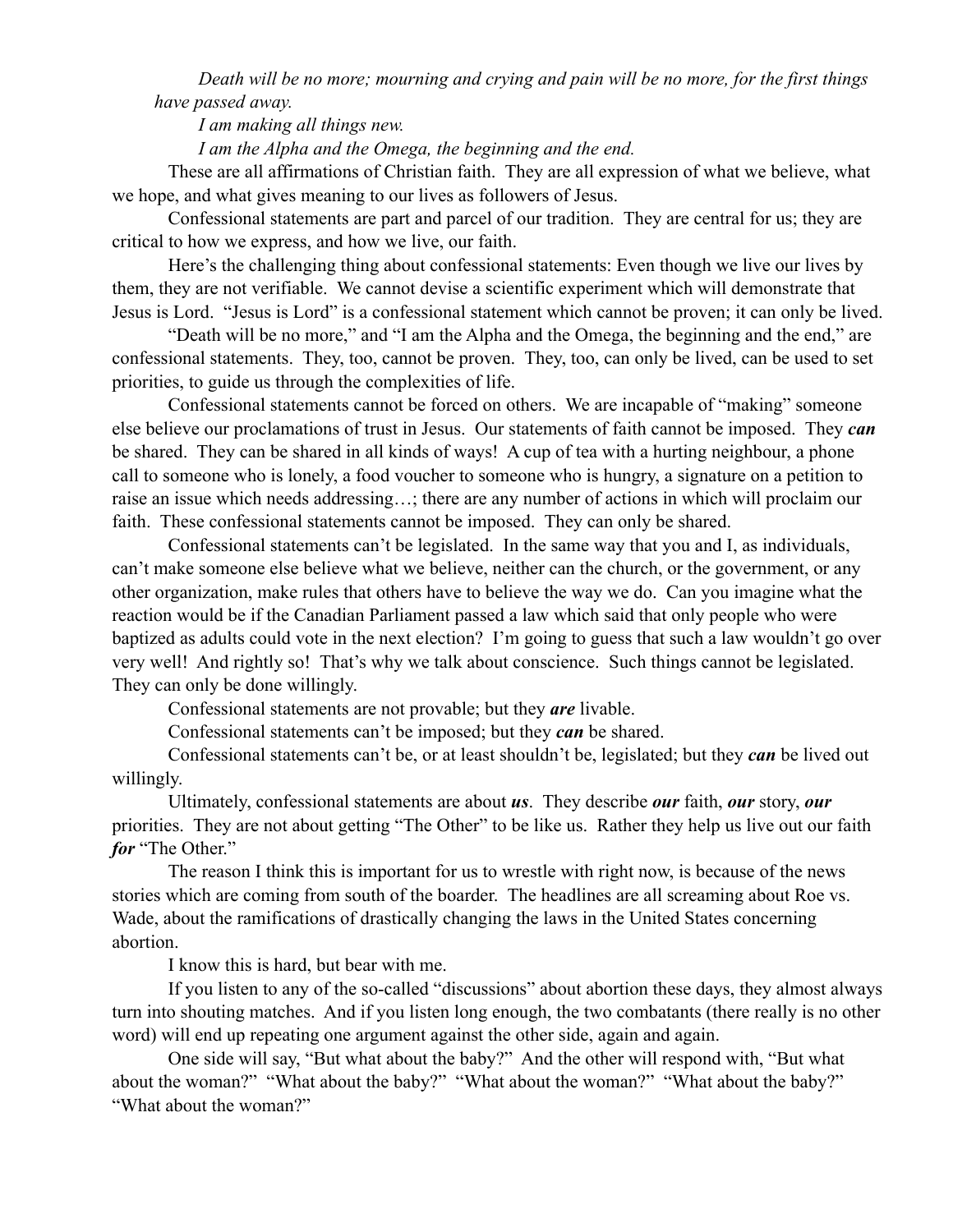They go back and forth, and back and forth, and yell louder and louder, and nobody's minds are changed, and heels are dug in even further, and there seems to be no way to move forward, or even to change the discussion into something other than a shouting match.

"What about the baby?" "What about the woman?" Again and again.

It's exhausting.

So, given all this, how do we respond?

I've been wracking my brain over the last couple weeks, trying to discern how we can make a real contribution to the dilemma, instead of simply adding to the noise, or running away and hiding?

Here's my current "take" on the issue. I think that *both* of these questions, both of these perspectives, both of these arguments, are *actually* confessional statements. They are both telling anyone who will listen about the *speakers*, and about *their* priorities, about *their* beliefs, about *their* stories.

In spite of the assumptions made by both sides, there is no way to prove that one side is right and the other side is wrong. In spite of the attempts made by everyone involved, there is no way to force everyone to arrive at the same perspective (if only we shout a little louder!). In spite of the desire to pass laws one way or the other, there is no way that everyone will come to agree that it's the right law.

Insisting that "As soon as the zygote is implanted in the uterine wall, it is a full human being," is as much a confessional statement as the Apostles' Creed. And *as* a confessional statement, I have no issue with it. It's telling me about the speaker's perspective and beliefs, so at that level, it's fine.

But when people try to take that confessional statement and turn it into a *legal* statement, they have crossed the line. Taking that confessional statement and insisting that everyone must believe it the way they do, is inappropriate to say the least. Declaring that they have the God-given right to pass laws which rely exclusively on such confessional statements, is not only misguided, it is actually dangerous, because that leads directly to a theocracy in which we pretend that God is this country's Prime Minister.

And here's the thing. The gospels make is totally clear that Jesus didn't *want* to be Prime Minister! Or President. Or King, or Emperor, or Senator, or even a local judge.

Which means that taking our confessional statements and making them law, is actually trying to replace Jesus, and put ourselves at the top of the heap, with everyone else under us.

Including Jesus.

But the confessional statements which we read in the Bible, this week and every week, won't let us play that game. The confessions of faith which we recite each Sunday proclaim to us that we have other fish to fry. We are reminded, over and over again, that Christian faith is not about control; it's not about power; it's not about dictating the response of others to the truth we hold so dear.

Christian faith is about *our* following Jesus. The confessional statements our faith has inspired are about admitting *our* struggles, are about *serving* the struggling people around us, are about proclaiming our belief that love really *does* have the last word, even in a world as messed up as this one.

Confessional statements are important. They are central to who we are. They provide guidance, they furnish us a life-giving perspective about ourselves and the world, and they give meaning to our lives.

They are not provable, but they are livable.

They are not impose-able, but they are sharable.

They can't (or at least *shouldn't*) be legislated, but they can be acted out willingly.

Ultimately, they are not about getting "The Other" to confess them for *us*; they are about *us* confessing them, and living them, *for* "The Other."